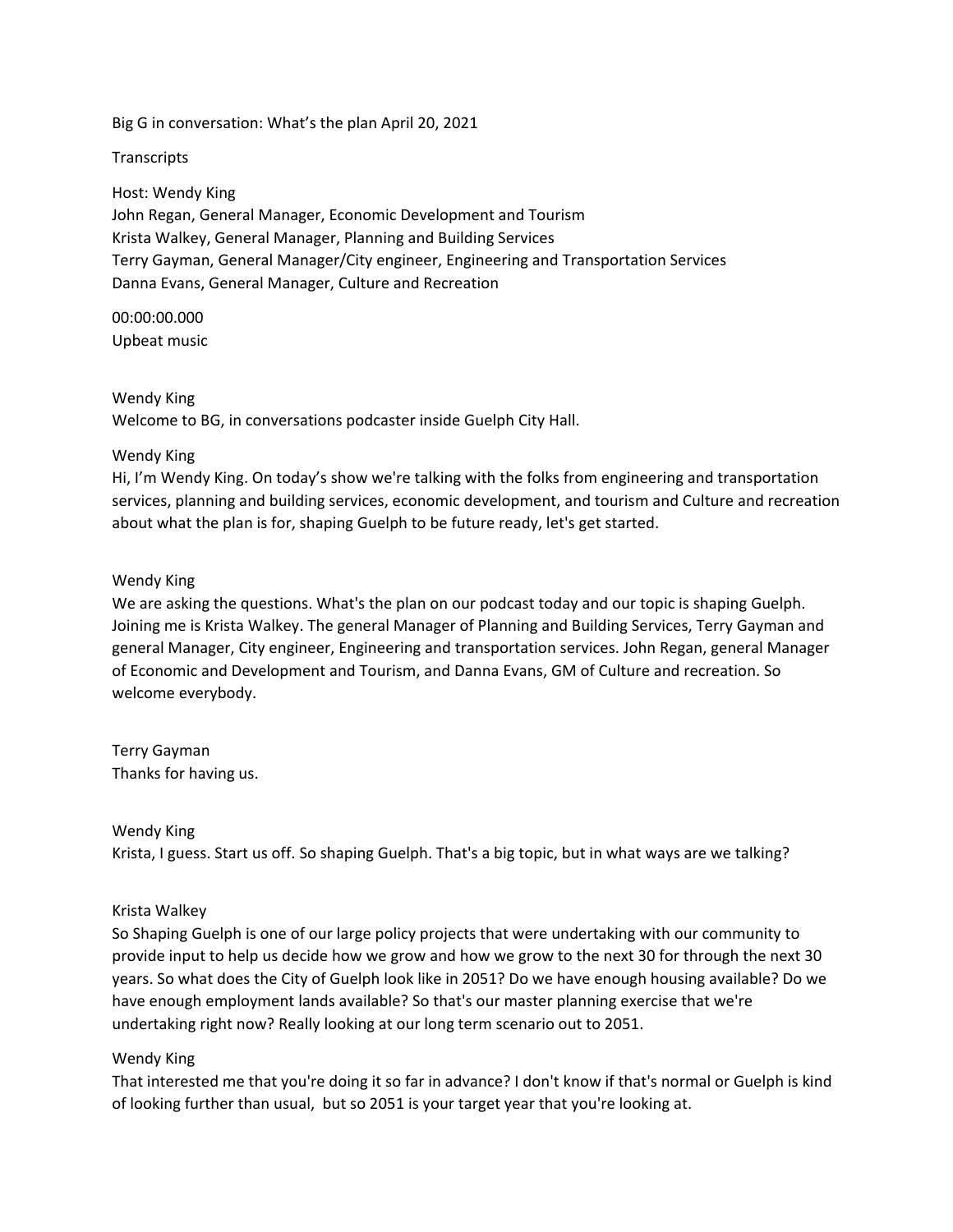### Krista Walkey

Yeah, so the province sets our target through the growth plan so they have mandated that we do plan to 2051, so right now we are undertaking a comprehensive exercise with a bunch of other departments, including you know your health hear from Terry and John in a moment. But how do we accommodate an extra 60,000 people in the city as well for 30 years an extra 34,000 jobs? So that's the exercise we have on the goal right now.

Wendy King So why now?

#### Krista Walkey

Well, the province told us that we have to have this done by 2022, so that's kind of the why, why we're getting it done right now and also helps us look ahead and plan our capital infrastructure and budgets appropriately. Two if we're on the same page working to 2051.

#### Wendy King

For sure. So everything always seems to kind of go back to your official plan, so how would you say this impacts the average resident?

# Krista Walkey

You know, this is where you know I'm probably going to get a little bit planning geeky on the on the on the call right now, but it does really excite me. And what the city is going to look like in 2051. So we'll lay out our master plan that is our strategic vision for the with the city is going to look like in 2051 and it recognized the quality of life that Guelph currently has and what we want to have in the future. It talks about our ecosystem, our community facilities, the availability of infrastructure, the vibrancy of our neighborhoods, and the character in the health of the downtown, so it sets out the land use designations that you may happen to reside on or work in an what's around you so you can kind of always take a look at it and see what's coming in the future. If it's not already there. And it it really gives us an idea of how Guelph is going to look for that in the future to 30 years down the road.

# Wendy King

And do you get the average citizen involved in this in any way? Or did that come later?

# Krista Walkey

So far we know we started this a little while ago and and some of our engagement is, you know, up to about 1000 people per engagement activity and right now on have your say Guelph. We do have another opportunity to engage on what is our preferred community structure looking like so throughout the rest of 2021 in the early part of 2022 we will be engaging the community a lot. And and really, do ask for input into what the city looks like and feels like going forward.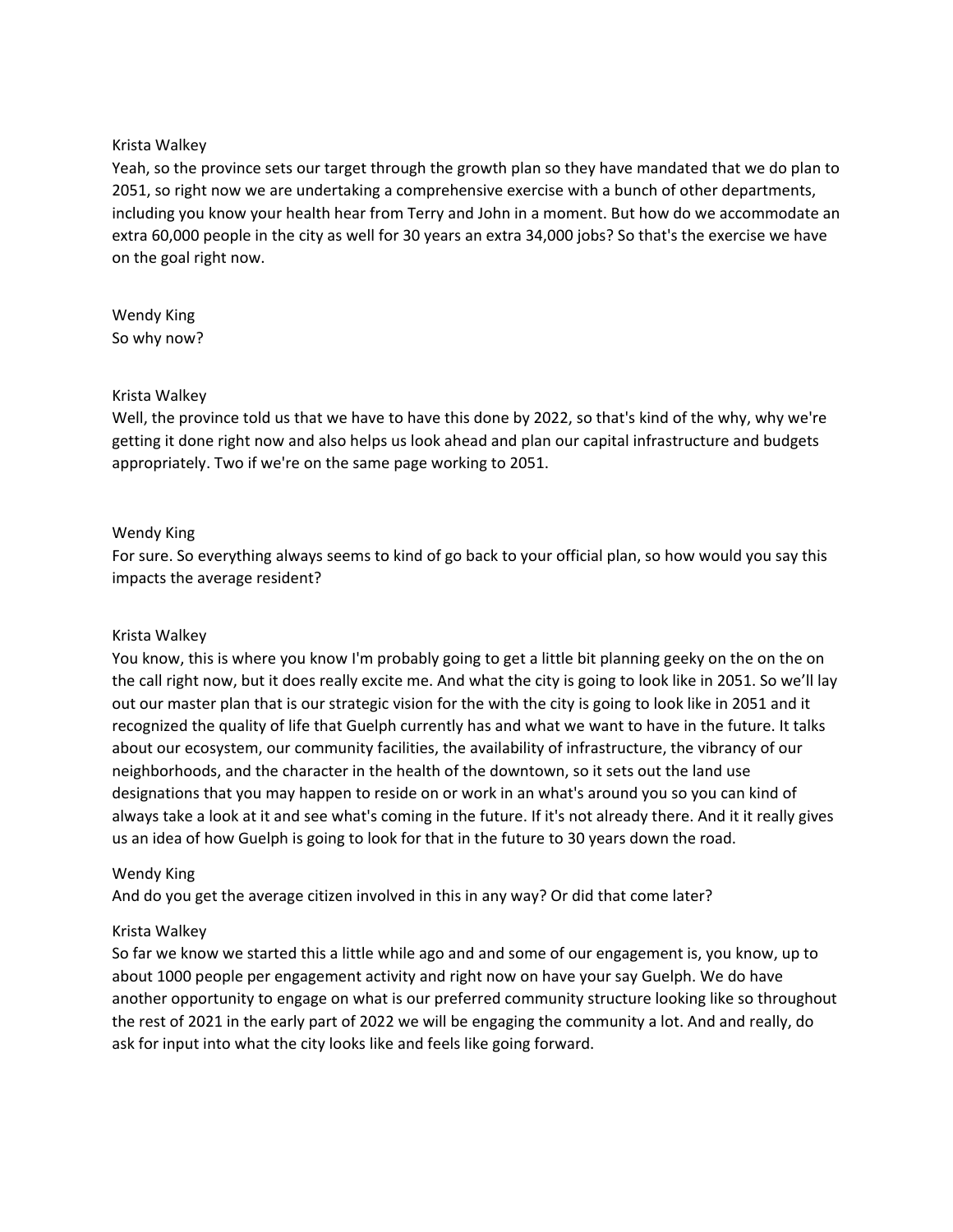### Wendy King

Yeah, that's great. So how do you take into account cultural heritage designation and how does that all work together?

#### Krista Walkey

You know, heritage for this city of Guelph is really important to the look and feel of our community. City was founded in 1827, so it's been it's been around for quite awhile and the buildings in the downtown Guelph and the older areas of Guelph are the local quarried limestone, which really all contribute to how Guelph looks in the legacy of the city itself. Earlier this year we brought forward a report called the Cultural Heritage Action Plan, identifies various areas of the city in our Cultural Heritage resource inventory. That we as staff use going forward, and it's really a plan that prioritizes actions to conserve, conserve the cultural heritage of the city. And it also sets out some further work which we're going to do is to come up with some some incentives to make sure we do conserve those natural assets so the cultural heritage and heritage structures in the city do pay play a significant part of how we plan the city.

#### Wendy King

And I guess Terri bringing you in here. What would be the plan for building.

#### Terry Gayman

Thanks Wendy. So maybe I get to go a little engineering and transportation geeky here to pick up on what Krista is saying. But I mean, as you can imagine, there are so many initiatives and projects going on. To build our city and it all starts with our strategic plan directions, particularly around building our future and navigating our future. So these directions ensure city staff are completing projects that help with things like maintaining existing infrastructure like our roads and our pipes in our downtown or throughout the city. In developing or securing new assets like our recreation facilities and also gives us direction to complete projects that improve connectivity to our transportation network. And we do this through projects like our Transportation Master plan which calls on us to build a city in a connected way that allows for more sustainability in the way we travel, so we prioritize all this work through a number of studies including master plans and secondary plans and things Krista mentioned as well as our corporate asset management plan. And we use those plans to prepare capital budget for City Council approval. And once approved, city budget gives city staff the final go ahead for those construction projects that people see that build and rebuild our city.

# Wendy King

Right. So you mentioned the transportation network and I know you guys are. We did a whole podcast on on that kind of plan and it's amazing when you guys are planning. But what do you envision there from now till I guess 2051.

# Terry Gayman

Yeah, so like I said the navigating our future strategic direction tells us improvements to the transportation network arm. For a thriving city, so the Transportation Master plan is that high level plan that sets direction for building our transportation network well into the future out to 2051 like Krista mentioned.

And when the transportation network is work is strong, it has so many positive impacts on the city. So no matter what mode you choose like walking, cycling, transit or car, everything from recreation to goods movement to commuting to work is so closely tied to the directions and policies that get set in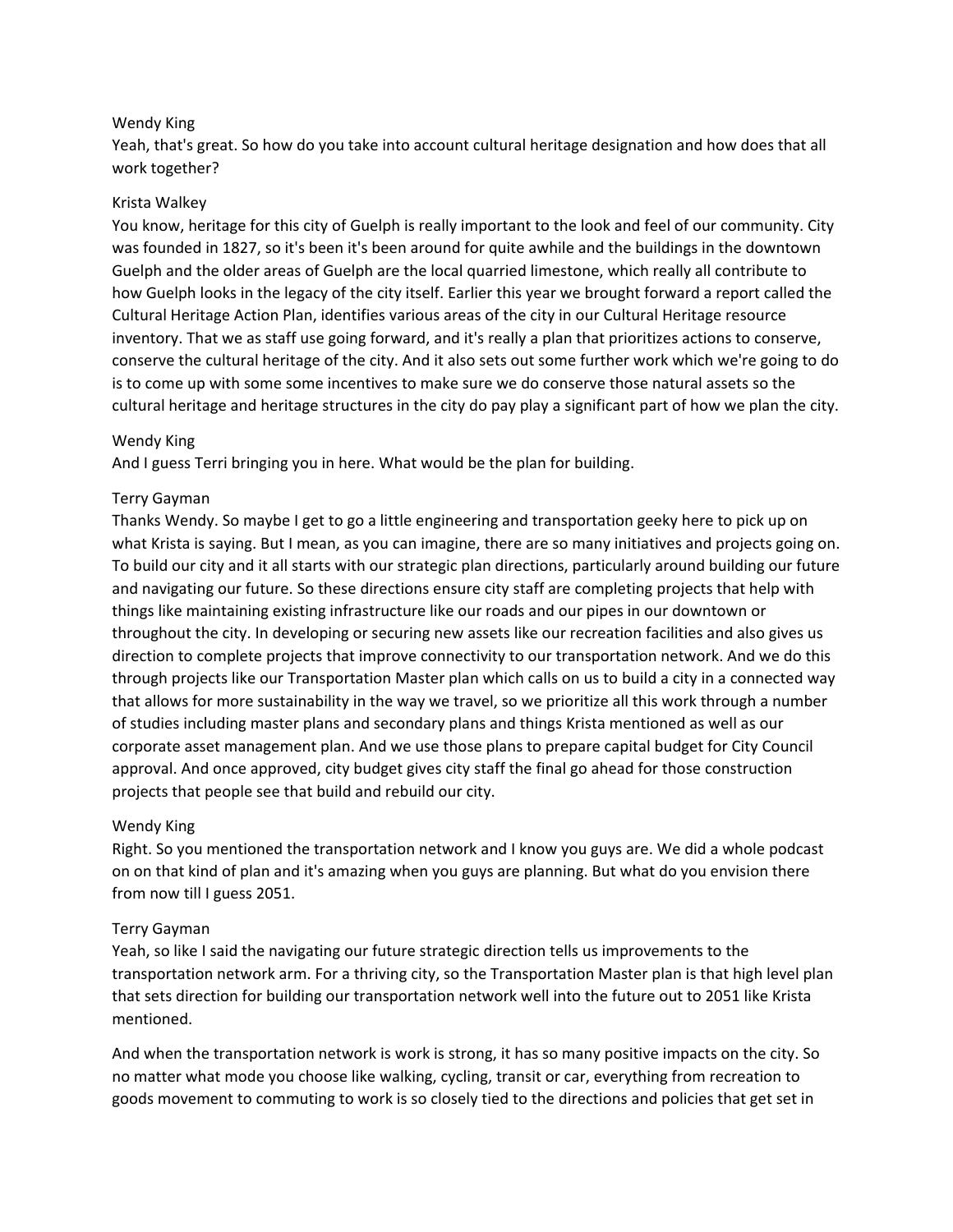that transportation master plan. So right now, city staff are developing that plan to speak to Council later this year and it's centered around a bunch of core values that are important to Guelph, like road safety, equity, sustainability, completeness, affordability, and then again tying it and being supportive of land use planning. So back to the work that Krista mentioned and all of those elements combined together important in balancing the needs of a growing city like Guelph while ensuring we're making choices that benefit everyone, especially in including the future generations.

### Wendy King

Great, and every city the downtown is so vital. Hear that all the time. What downtown improvements or or on the map?

#### Terry Gayman

So through a lot of the work that's been done over the past few years, the city is really established. A real vision for a vibrant and thriving urban downtown in the future. And one key part of achieving that vision is ensuring the essential services like water and wastewater can be delivered reliably so that businesses can thrive and people can get the services that they count on and we've seen that especially prevalent during the global pandemic. In downtown, the majority of the pipes are very old, so we know we need a plan to improve them. And right now we're at the very early stages of developing a bit of a program approach to renewing the road and pipe infrastructure in downtown and so through our asset management work that I mentioned earlier, we're developing plans and priorities on where the investments should be made, and we're also getting set to begin work with our various community partners on how this work can be completed while minimizing the inconveniences and disruptions that come with construction in city streets.

# Wendy King

Right, for sure. Now John, Economic Development and tourism. You have really taken a hit with this pandemic. I mean no doubt what are you doing to assist the devastated tourism sector.

# John Regan

Thanks Wendy. Yeah, absolutely the tourism industry was was by far the the first sector impacted in is likely going to be well will actually be the last sector to recover. Devastated, as is probably not even the right word, it it. It is quite significant, however, what the city has done recently is we've just launched a tourism recovery grant and that is \$350,000 that tourism providers tourism businesses can apply up to \$10,000 for some recovery money and that could be put towards PPE. It could be towards re pivoting, could be towards just making the bank account look at flushing, offsetting some of those operating costs.

# Wendy King Well, pivot, there's there's a word we've all heard the last year and a half, right?

John Regan I know, yeah, I need to come up with a different word.

# 00:12:37.170 --> 00:12:42.180

#### Leanne Warren

And Krista, are you? You're involved with that funding so that I notice you're very excited about that.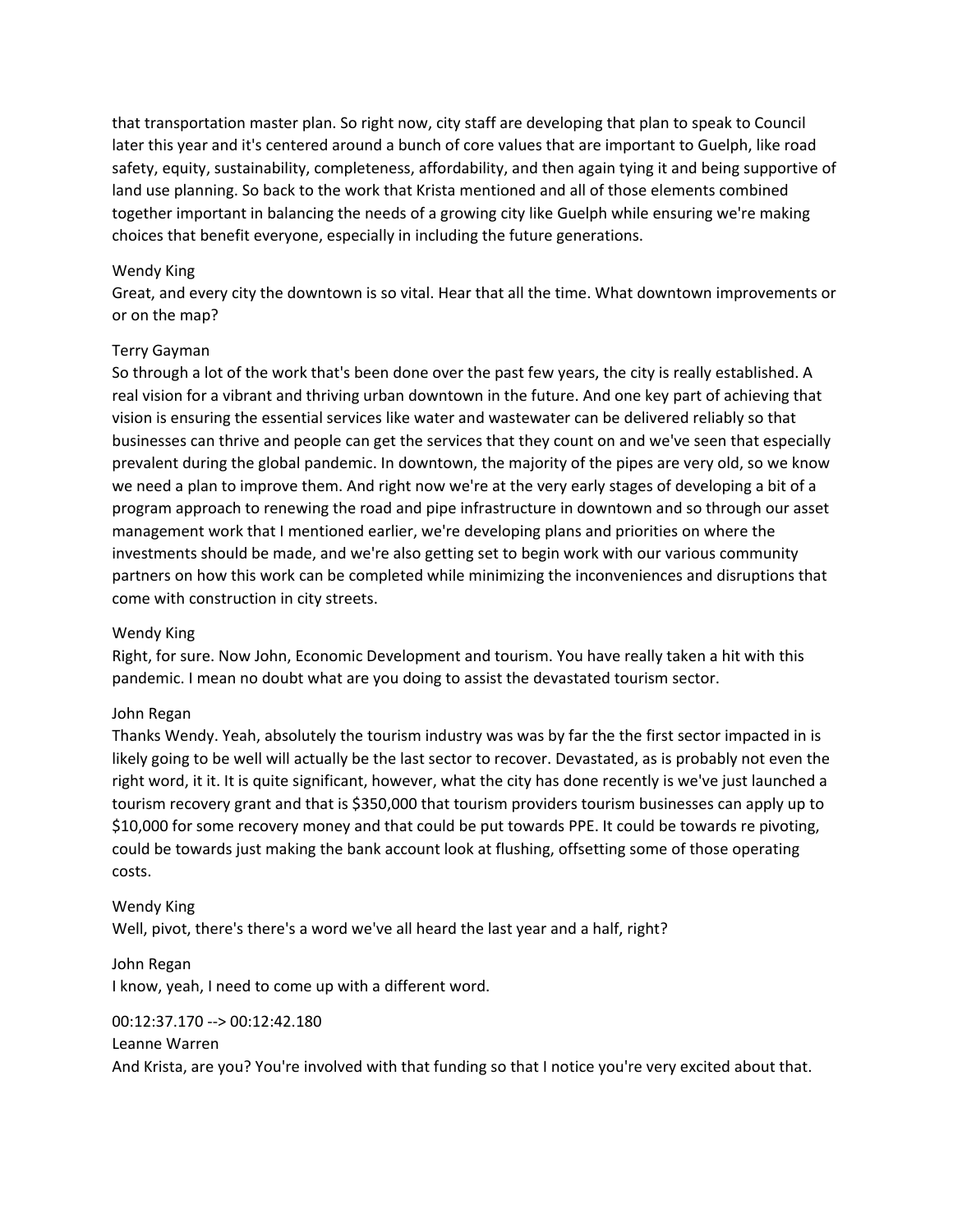### Krista Walkey

So I I think John Shop kind of leads leads that component, but planning is certainly part of what happens in the downtown and how we do move forward as well.

#### Wendy King

For sure. So John OK tourism, not the only victim obviously but how do you work in your Department to assist retail and services and manufacturing?

### John Regan

Yeah, so certainly tourism was not the only affected sector throughout this pandemic. And so we have a program that was kind of in hibernation. The bid it was called grow Guelph and it's call it a BR&E program. Are any program or business retention and expansion program. And this quite often involved site visits where we go and meet with the business operators, the owners and we look for red flag issues or green flag issues is what we call them and so working with businesses to find out you know, how can we as a city work with them for them to be more, for them to be sustainable and how we can help them survive, so all things that you've heard from Krista and Terri tie directly into every everything the city does economic development. So to be geeky on the economic development side, we're all on the economic development business whether we like it or not. So we're relaunching that, grow Guelph and the business retention expansion program where we can actually get boots on the ground. Probably virtually for the next little while, and understanding what the needs are and how we can really assist businesses. the other. The other piece I wanted to mention to the Tourism Recovery Fund, you know, is a great vision of council and it's not the only sectors that have been hit and also, Danna Evans, who's who's on the call. She's also launched emergency fund as well to help the not for profits because it's it's not just. Those for profit businesses and affected everyone has been affected by this

#### Wendy King

Danna, did you want to jump in there about the emergency fund for not for profits?

#### Danna Evans

Absolutely, after the first. The first stage of funding is open right now for not for profit organizations for individuals, for our sort of unincorporated groups or from 5000 to 25,000, where there are organizations can apply for funding to look for individuals, look for funding to help in that COVID pivot. So what is that? What is that? A new thing that we need a leg up for to try to help in order to have some impact and well being in the community?

#### Wendy King

Right. How marketable would you say Guelph is?

# John Regan

Oh my goodness. I think it's very marketable. Guelph has an incredible reputation and it is a desired destination. Absolutely, we've we still get many investment enquiries. We've had businesses expand. We've had businesses open, so even though it's not, it's not all doom and gloom necessarily. You know Pendemic had had a huge negative impact on the majority of businesses, some businesses have been able to adapt, not using the word pivot, but some businesses who were able to or or could augment their businesses have done have done well and will continue to do well, but Guelph is remains very viable as the investment of choice as far as locations go, not only in in in Ontario, but in Canada.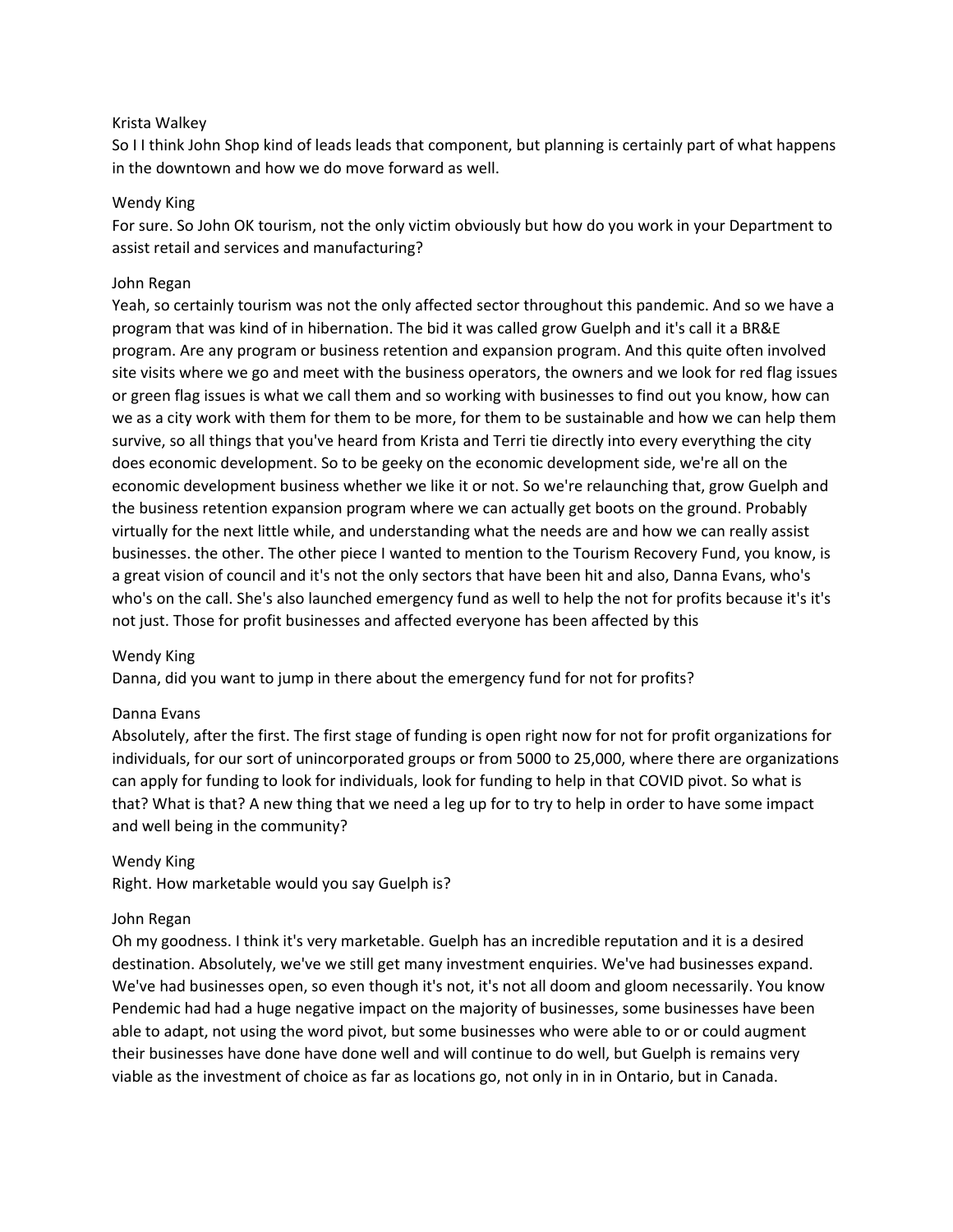### Wendy King

So just not leave that topic quite yet. We're still in the middle of a pandemic. You know we're getting more and more restrictions put on us. We don't quite know yet what post Pandemic life is going to look like, so when you look at the future that way, how are you going to get out of the mess? I know that's a giant question, but I'm sure you think about it all the time.

#### John Regan

Oh absolutely, it keeps me literally keeps me up at night as a as I sure it does everyone else. How long is it gonna take for us to get out of the message that the the question back is? How long did it take us to get into this mess? And I think we need to have at a factor to that as well. Really again, Guelph lights are very resilient and I think that we will recover very well because of that because of our positive attitude or positive outlook. The the leadership at the city. Is impeccable hit is is it's very driven, it's very motivated and our step on the economic development side is that we are in the process. We were in the process of developing our strategic plan and so making sure that that has, uh, get some legs on it later on this year as we launch it. I think that's really going to be a driving force and how we're going to get out of this post pandemic. But again, it's it's it's not just economic development, it's it's Chris, his group, Terri's Group, and the entire city. You know, work so well together in in In delivering that that outcome of of recovery.

#### Wendy King

Ya, right. Dana I guess your bailiwick is kind of affordable housing. What where does the city? How do you provide that?

#### Danna Evans

The city has affordable housing strategy that aligns to the official plan and so in partnership, certainly with planning in any growth strategies. We've looked at the affordable housing strategy is sort of our base. We work very closely on this sort of social services side on the emergency cell, turn on the homeless programs with the County of Wellington. They've been elected our provincial, consolidated Service manager, so how the city then gets involved is certainly from a more is that policy work from targets. And we have Luckily have a little bit of funding, so there's an incentive program and a municipal incentive program. And then there's a little bit of a gap about how to get access from the program and the strategy and then into the funds. So stay tuned. There's a report information going through the Council shortly related this year as well. That should hopefully open up that to give a little bit more open and transparency to the community on how we can help leverage an as we leverage as a municipality. Then organizations and proponents can leverage knew housing stock, whether it's affordable or even supportive housing through other levels of government, knowing that they have that local support, and sometimes that truly is just through funding goes along way into helping increasing the housing stock in Guelph.

# Wendy King

Is what the city does different from what the County does for affordable housing or do you just work together?

#### Danna Evans

We certainly work very closely together, but it's sort of pin hold in. Looking at the housing continuum at different levels of support. So the city sort of picks up on the latter half of the housing continuum into affordable housing into home ownership, and then the County works on the sort of other side which is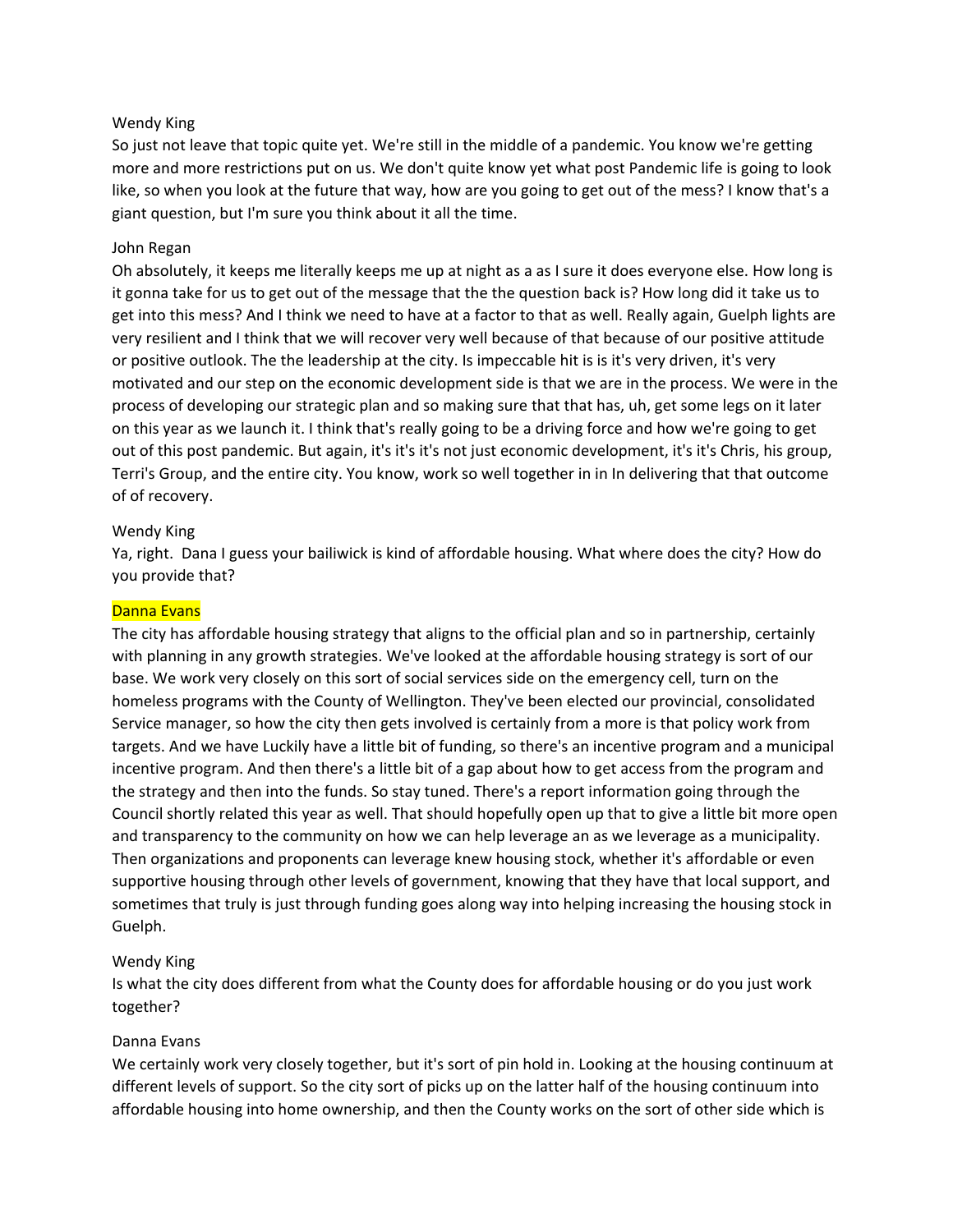around supports rent to geared income, emergency shelter, transitional housing and the city pays them for that service. So it's a sort of \$16 million investment into housing for the community annually.

# Wendy King

It's really hard because you guys are all in your different departments, is kind of like you have to have a crystal ball. I mean, I'm sure you know all your figures and you have ways of figuring it out, but really, I mean, who knows, right? We didn't know this was coming either.

# Danna Evans

Now I'm I haven't got my crystal ball geek hat on, maybe I'll stay on the culture work for my geek at just the same, but I would love that crystal ball, but we're not there yet.

# Wendy King

Yeah, exactly well. We've come to the point that everyone loves our rapid fire questions, and I think probably well, whoever wants to jump in, but it might be Terry. What impacts do all of these initiatives we talked about have on the city budget?

# Terry Gayman

Well, as you can imagine, there's there's only so much money to go around, Wendy. So we really have to spend time doing our best work on prioritizing, so we use data, right? We use policy and we try our very best to understand where is the biggest bang for your buck and what's going to have the best impact for our community. And those are the projects that we try to bring forward and have our City Council make their decisions in terms of the money we spend and where it goes.

Wendy King Krista, did you want to jump in?

# Krista Walkey

Yeah, I just want to add that too, since we're planning in in, you know, out 30 years. It really helps inform that capital budget as well. And you know, planning works with economic development, Danna's group and cultural tourism and Terry, but we really help inform that capital budget by the works were doing now is well.

Wendy King How did these initiatives benefit the community?

# Krista Walkey

Maybe start off again, we're just we're providing that long term outlook and thoughtful, comprehensive planning that will attract new residents, businesses and services that add to our community.

Wendy King Right and one word if you could to describe why the city wants to move forward with each of these,

Krista Walkey My word will be comprehensive.

Wendy King Anybody else?